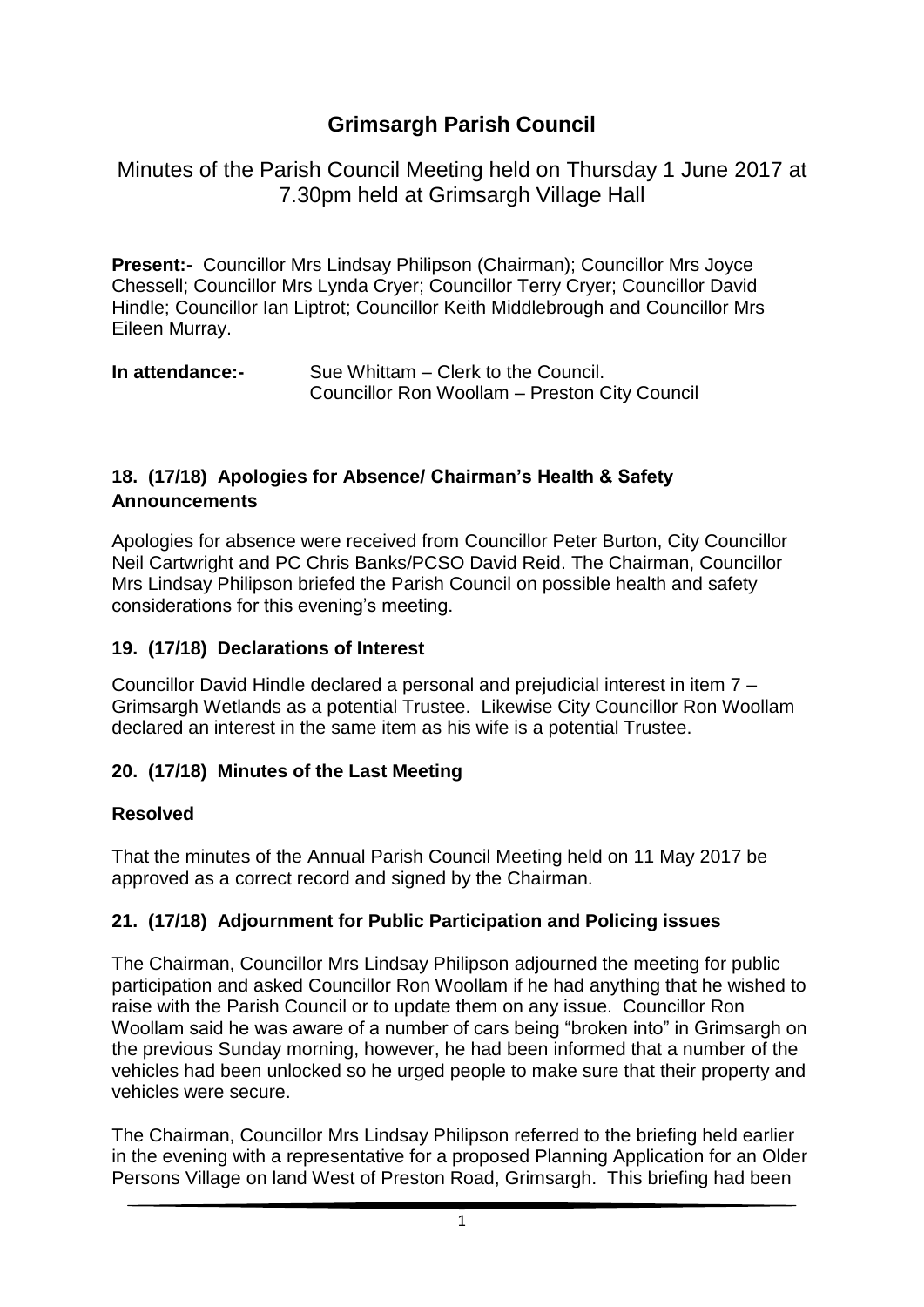arranged for Parish Councillors and Grimsargh City Councillors only and the Clerk had not attended. The Chairman, Councillor Mrs Lindsay Philipson said that a number of issues had been raised about the potential development and also they had strongly suggested to the applicant that a drop in type event should be held for the residents of Grimsargh to share with them the proposals and to seek their comments. If the applicant was not willing to hold such an event then the Parish Council would decide on how they would circulate information about the proposed development to the village. The Chairman, Councillor Mrs Lindsay Philipson said that this would be discussed further under the Planning item on the Agenda.

The Chairman, Councillor Mrs Lindsay Philipson then reconvened the meeting.

# **22. (17/18) Town and Country Planning Act, 1990**

The Parish Council gave consideration to the following Planning Application:-

06/2017/0561 - Chapel House, Elston Lane, Grimsargh PR2 5LE Single storey rear extension.

With regard to the above Planning Application, the Parish Council had no comments to make about this application.

The Chairman, Councillor Mrs Lindsay Philipson then referred back to the briefing on the proposed Older Person's Village in Grimsargh. It was noted that if the application was submitted shortly then it was likely to be considered by the Parish Council at their July meeting. If the applicant was not willing to carry out some type of public consultation then the Parish Council would need to consider what we could do. The possibility of having a public briefing type event before our next Parish Council meeting was discussed. It was felt that a flyer to the whole village may be appropriate.

It was further noted that Councillor Mrs Eileen Murray had taken some notes from the briefing held earlier and she would circulate these shortly. However, she asked the Clerk to check the legality of our ownership of the Nellie Carbis Millennium Woodland and if necessary undertake a land registry search. This was agreed.

There were no further planning issues for discussion at the meeting.

### **Resolved**

1) That, with regard to Planning Application 06/2017/0561that the Parish Council had no comments to make on this application.

2) That, with regard to the proposals for the Older Person's Village in Grimsargh that the Parish Council will look further at how to consult with the public if the applicant was unwilling to carry out a public consultation in the village, and, in the meantime the Clerk clarifies the ownership of the Nellie Carbis Millennium Woodland.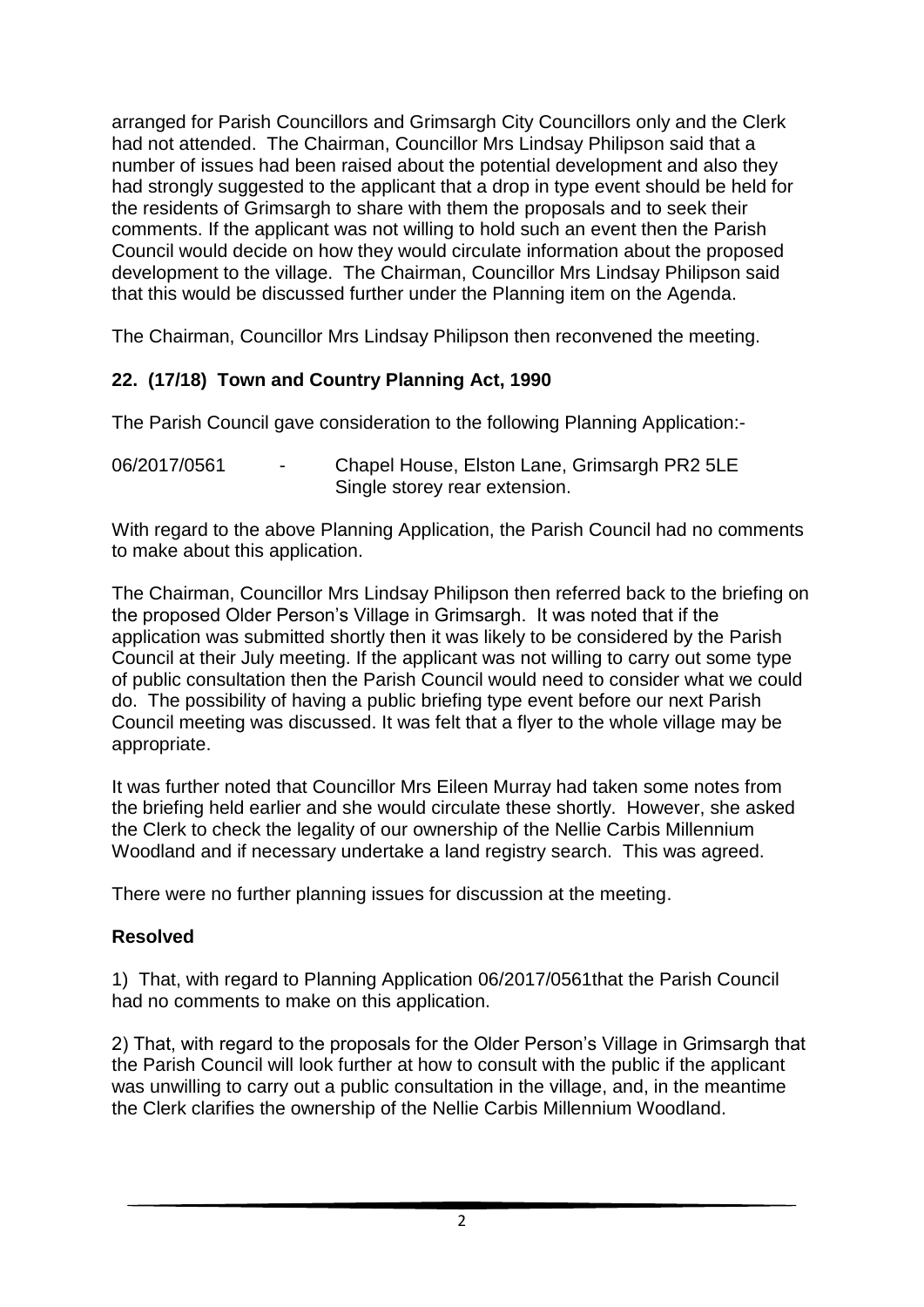# **23. (17/18) Neighbourhood Planning - update**

The Chairman, Councillor Mrs Lindsay Philipson gave an update on progress so far with the draft questionnaire. She informed the Parish Council that she had met with Councillor Mrs Eileen Murray and the Clerk to work on draft 2 of the questionnaire, and that she was currently working on the draft introduction. It was noted that the next meeting of the Neighbourhood Planning Working Group would be held on 14 June when the questionnaire would be discussed again and final arrangements would be made of the float for Field Day.

# **Resolved**

That the report is received and noted.

# **24. (17/18) Grimsargh Wetlands – update**

(Councillor David Hindle and City Councillor Ron Woollam declared a personal and prejudicial interest and left the room for this item)

The Chairman, Councillor Mrs Lindsay Philipson gave an update to the Parish Council on the progress with the Charitable Incorporated Trust (CIO). She informed the Parish Council that the application for the CIO had now been submitted to the Charities Commission. It was also reported that Paul Locker who was the potential Treasurer of the CIO was currently looking at bank accounts and insurance for the Trust.

The Chairman, Councillor Mrs Lindsay Philipson also explained to the Parish Council that at the last meeting approval had been given to the Clerk in conjunction with the Chairman to authorise any urgent works on the Wetlands up to a maximum of £500. However, there were ongoing expenses that were not urgent but needed dealing with in between meetings of the Parish Council. It was therefore agreed that the Clerk in conjunction with the Chairman should be authorised to pay any reasonable expenses on the Wetlands up to a maximum of £500.

In addition to the above, the Chairman Councillor Mrs Lindsay Philipson explained that the potential Trustees were looking at how they could engage with the community and promote the Wetlands. They had agreed that they would attend Field Day and they were also looking at producing a banner to use at Field Day and other events. The cost of the banner was approximately £76 + VAT. The Parish Council agreed to reimburse the Trust for the cost of the banner.

# **Resolved**

1) That, approval is given to the Clerk in conjunction with the Chairman to authorise any reasonable expenses on the Wetlands up to a maximum of £500.

2) That approval is given to the reimbursement of the cost of a banner promoting the Wetlands at an estimated cost of £76 + VAT.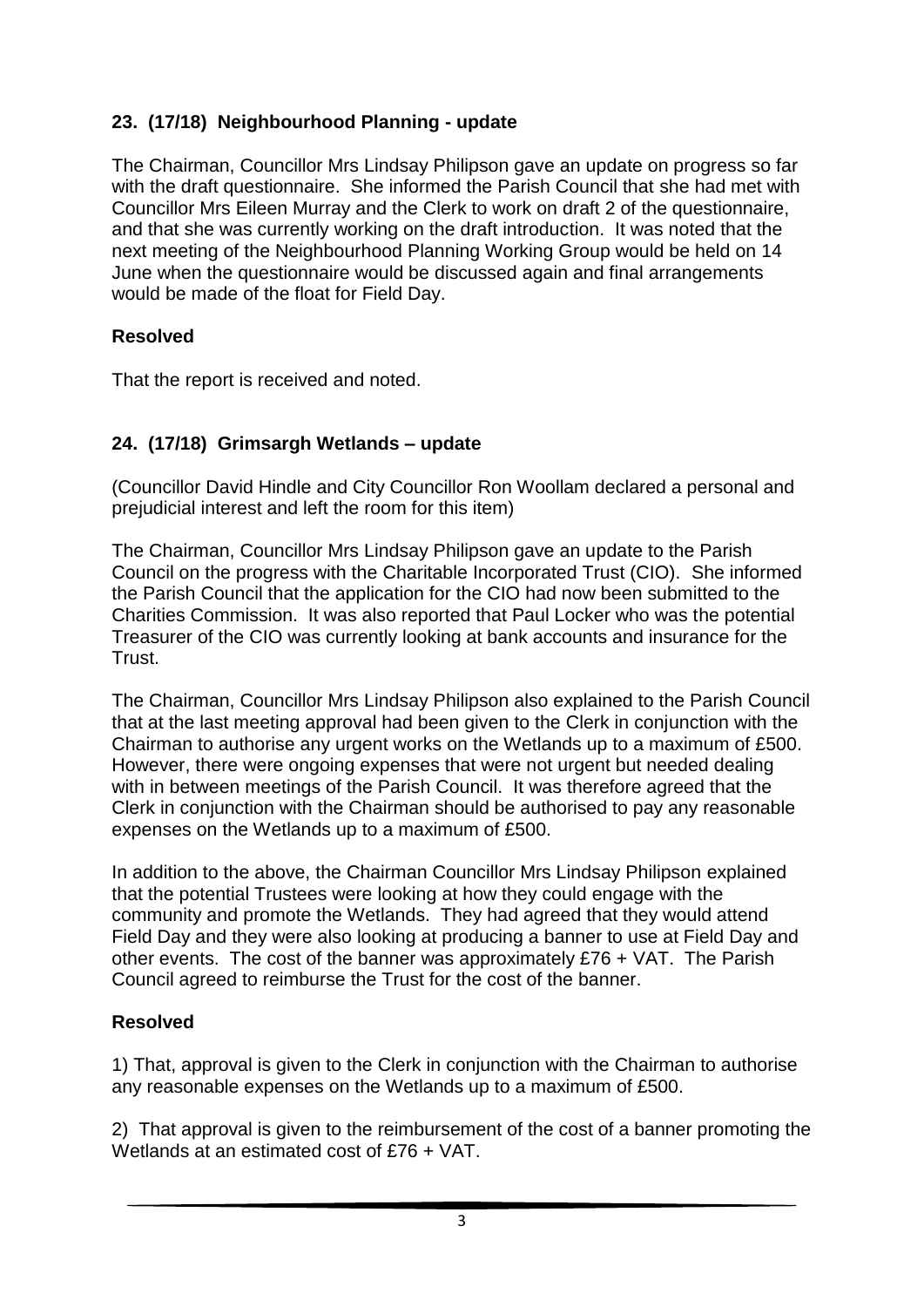Councillor David Hindle and City Councillor Ron Woollam returned to the meeting.

# **25. (17/18) Parish Council Insurance**

As agreed at the last meeting the Clerk had contacted Zurich Municipal about the Parish Council insurance and the increased premium which was £981.59. The Clerk had now received confirmation that the increase was due to including the Wetlands in the annual insurance policy. It was noted that when the Wetlands transfers to the CIO then the Wetlands part of the insurance will be cancelled and any rebate due will be returned to the Parish Council

The Parish Council reviewed the insurance schedule and confirmed that it was adequate for the Parish Council's needs.

# **Resolved**

1) That approval is given to the annual insurance cover with Zurich Municipal and that the Parish Council agrees that it is adequate for our needs.

2) That the annual insurance premium including cover for the Wetlands at a cost of £981.59 is noted.

## **26. (17/18) Financial Matters and banking**

It was noted that we had an estimated £316,951.78 in the bank as at 5 May 2017. This included the precept for this year (£33,000) and a CiL payment of £15,504.40.

# **Resolved**

1) It was noted that since the last meeting the following had been paid:-

i) Zurich Municipal for annual insurance £981.59 (Cheque no 846).

ii) NS & I transfer of £75,000 from Nat West as agreed. (Cheque no 847).

iii) Dog poo bag dispenser and bags £171.60 reimbursement to Clerk Sue Whittam. (Cheque no 848).

2) The following invoices were agreed for payment at the meeting:-

i) The Clerk, Sue Whittam, 7,14,21 and 28 May at £278.80 per week = £1,115.20  $$ tax and  $NI = £845.70$ . (Cheque no 849).

ii) HMRC Q1 - £944.40 (Cheque no 850).

iii) Adam Cooper (Contractor) – £962.50 (Cheque no 851).

iv) Reimbursement to Trustees as agreed at the meeting. (Cheque no 852).